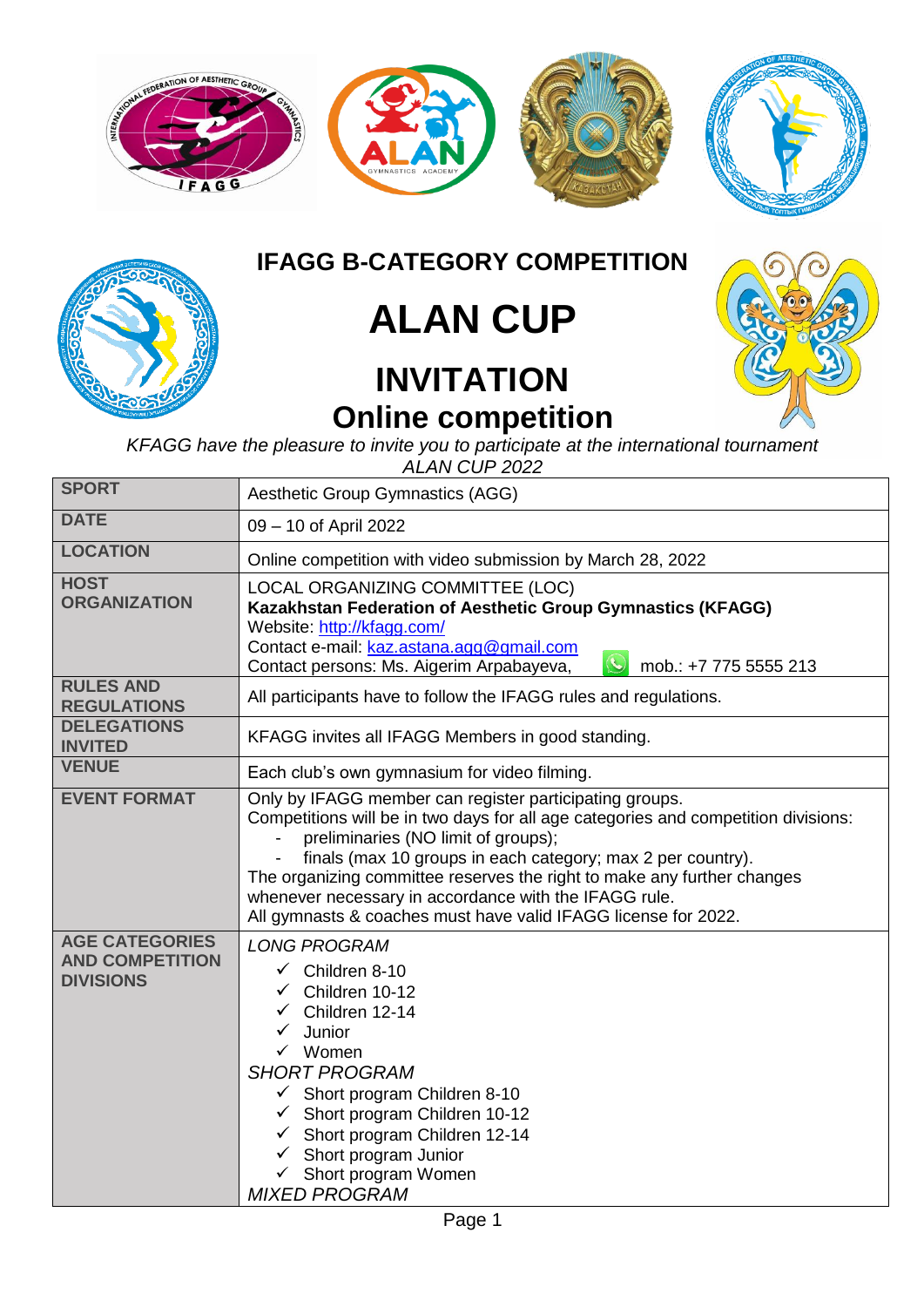

|                                       | $\checkmark$ Mixed group Children 8-10<br>Mixed group Children 10-12<br>Mixed group Children 12-14<br>Mixed group Junior<br>$\checkmark$ Mixed group Senior<br><b>SHORT PROGRAM, MIXED</b><br>$\checkmark$ Short program mixed Children 8-10<br>$\checkmark$ Short program mixed Children 10-12<br>$\checkmark$ Short program mixed Children 12-14<br>$\checkmark$ Short program mixed Junior<br>Short program mixed Senior<br>$\checkmark$ |
|---------------------------------------|---------------------------------------------------------------------------------------------------------------------------------------------------------------------------------------------------------------------------------------------------------------------------------------------------------------------------------------------------------------------------------------------------------------------------------------------|
| <b>AWARDING</b><br><b>CEREMONY</b>    | First 3 teams in each category will receive medals, diplomas.                                                                                                                                                                                                                                                                                                                                                                               |
| <b>ENTRY FEE</b>                      | The Entry fee is:<br>Per team 120 EURO<br>Extra accreditations: Over the limit of Delegation numbers will be paid extra<br>payments is EUR 30 per person.<br>• The participation Delegation is responsible for covering all bank fees in<br>connection with the bank transfer.<br>• The entry fee is NON-REFUNDABLE.                                                                                                                        |
|                                       | All payments need to be paid before the competition.                                                                                                                                                                                                                                                                                                                                                                                        |
| <b>PROVISIONAL</b><br><b>SCHEDULE</b> | <b>Saturday, April 09</b><br>Welcome and technical meetings for judges-online, coaches and head of<br>delegations, draw.<br>Sunday, April 10<br>Competitions.<br>$\bullet$<br>Awarding ceremony.<br>The competition starts at 12 am (daylight saving time in Almaty, Kazakhstan).<br>The YOU TUBE link will be communicated about half an hour before the<br>competition start time.                                                        |
| <b>JUDGES</b>                         | WARNING: Judges request will not be accepted after the deadline!<br>All judges must have a valid IFAGG judge license for 2022 and comply with the<br>IFAGG Code of Ethics for judges.<br>IFAGG nominates and confirms judges list after the deadline due.<br>IFAGG reserves the right to invite judges.                                                                                                                                     |
| <b>REGISTRATION</b>                   | Only by IFAGG member can register all delegation members.<br>Online registration must be done at:<br>https://rgform.eu/event.php?id_prop=3282<br>Deadlines:<br>Registration - March 28, 2022                                                                                                                                                                                                                                                |
| <b>INSURANCE</b>                      | KFAGG and IFAGG will not be held responsible for any liabilities in case of<br>accidents, illness, repatriation, and the like.<br>The IFAGG Technical Regulations foresee that all participating delegations are<br>responsible for making their own arrangements to have the necessary valid                                                                                                                                               |